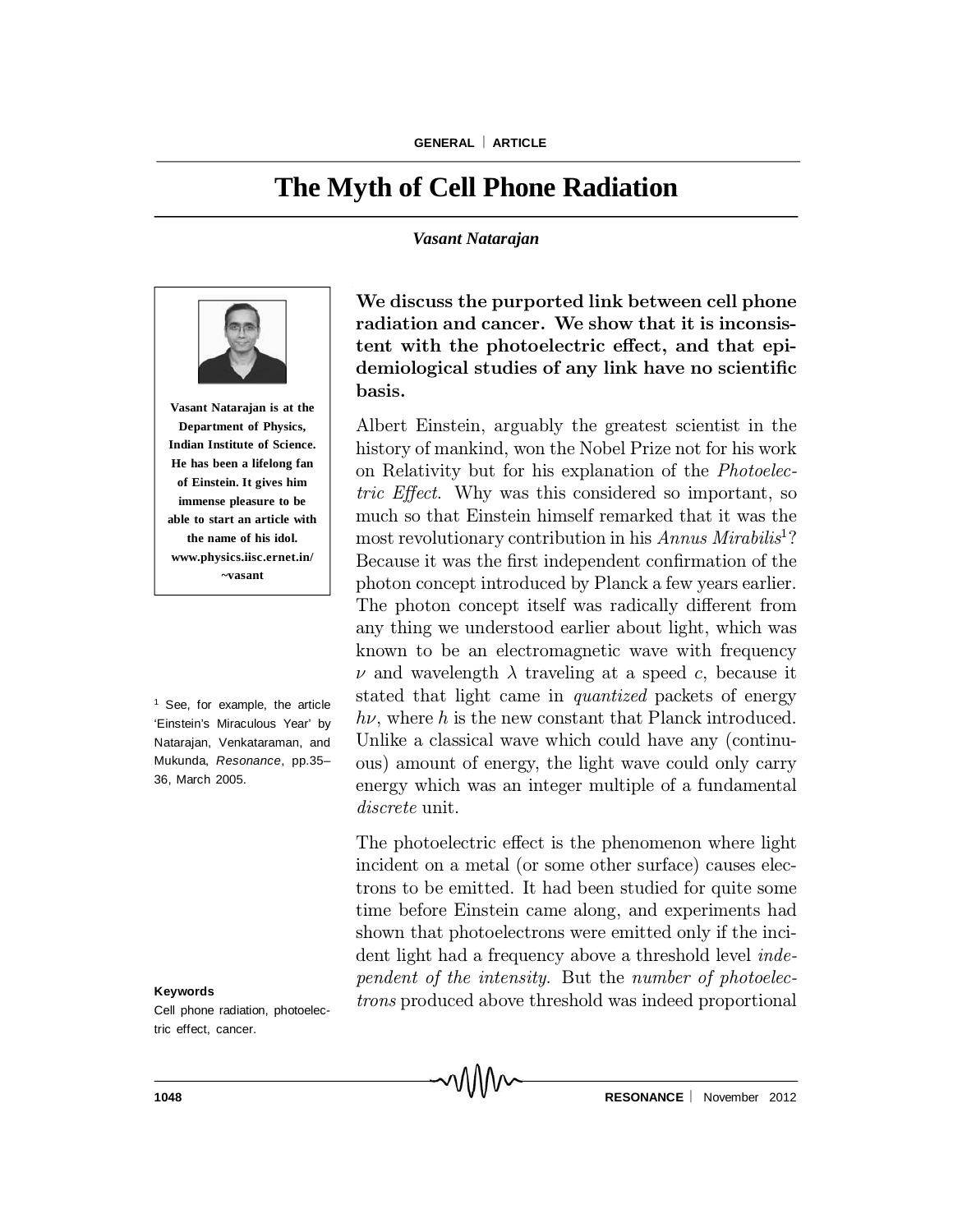to intensity. These observations were inexplicable from the classical wave picture of light. Assuming that there was a threshold energy (now called the *work function*) that had to be overcome before electrons were emitted, one could always reach this requirement for a classical wave by suitably cranking up the intensity. But the experiments showed otherwise.

Enter Einstein and the photon picture. With the ideas that the energy per photon is quantized in units of its frequency, and that one needs a single photon with suf ficient energy to produce a photoelectron, it is simple to see that there would be a threshold frequency for the effect. In addition, the number of photoelectrons would be proportional to the number of photons in the EM field, or its total energy. Thus, Einstein could explain all the observations of the photoelectric effect with the reasonable assumption that the transition involved in emitting an electron is mediated by one photon of suitable energy. It is reasonable because the transition is from one energy level where the electron is bound to another energy level where the electron is free. There are no other levels in between, which if present could be used as 'stepping stones'. This explanation is so elegant and simple to understand that it is presented to high-school students in textbooks today. But let us not forget how radical it was when it was first proposed 100 years ago. And how much of a departure from the accepted notions about light. No wonder, only a genius like Einstein could make this leap.

This is now our accepted understanding of all bondbreaking processes. Every such process involves a transition with a single photon of sufficient frequency (or energy), and a million photons of *sub-threshold* frequency cannot cause the transition. Or a billion. Think of it like this. If you had a cannon that could shoot a cannonball to a distance of 1 km, 10 cannons will not allow you to hit a target that is 10 km away. Cannon ranges do not

With the ideas that the energy per photon is quantized in units of its frequency, and that one needs a single photon with sufficient energy to produce a photoelectron, it is simple to see that there would be a threshold frequency for the photo electric effect.

If you had a cannon that could shoot a cannonball to a distance of 1 km, 10 cannons will not allow you to hit a target that is 10 km away.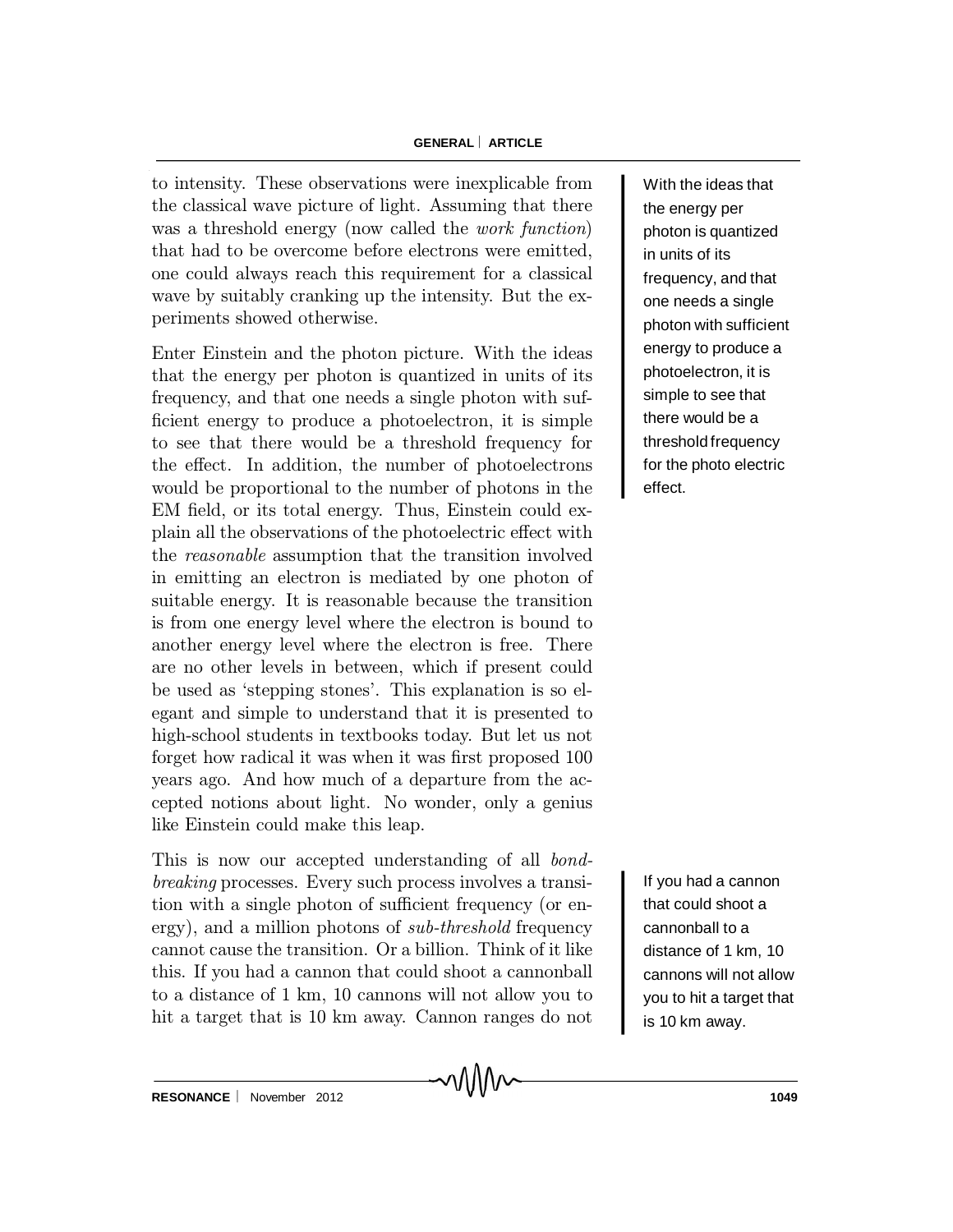Cancer is known to be caused by mutations in the celldivision machinery which results in uncontrolled multiplication of the cells.

<sup>2</sup> For a complete listing of GSM cell phone frequencies by country, see http://allworldcellphones.com/ gsm-frequencies-list.htm

If you live next to a cell-phone transmission tower, the power levels will be higher than if you just used a cell phone, but you can be sure that all the photons are *harmless*. add. Similarly, if you could leap a distance of 10 ft, you could jump across a stream that was 10 ft wide. But 9 additional people with the same ability cannot help you cross a 100-ft wide stream.

Which brings to the question of cell phone radiation and their purported link to cancer. Cancer is known to be caused by mutations in the cell-division machinery  $$ a clear bond-breaking process  $-\text{ which results in uncon-}$ trolled multiplication of the cells. X-rays are well known to cause such mutations, which is why X-ray technicians are required to wear lead aprons. UV rays from the sun, those which are not stopped by the ozone layer, can cause skin cancers in people who do not have enough pigmentation to block them. That is why fair-skinned people have to use UV-blocking creams before going out into the sun. But visible light cannot cause such mutations. It is sub-threshold. And so is any EM wave whose frequency is smaller – such as infrared, microwave, radio waves, and the typical waves ( $\sim$  900 MHz) used for cell phones 2 . This means that the cell-phone photons (and I use the word `photon' to represent any quantized EM field) do not have enough energy to cause a mutation in your DNA. Period. No matter what their power is  $$ increasing their power will increase the number of photons, but they will all be below the threshold for causing cancer. They do not have enough energy to break a bond and cause a mutation. If you live next to a cell-phone transmission tower, the power levels will be higher than if you just used a cell phone, but you can be sure that all the photons are harmless.

And yes, if you give enough photons of sub-threshold frequency, you can heat a substance, i.e. increase their vibrational energy. This is why you feel hot when you go out into the sun. The visible and infrared photons cannot cause cancer but can heat up your body. But this happens because the power density from the sun received on the earth (called the 'insolation') is typi-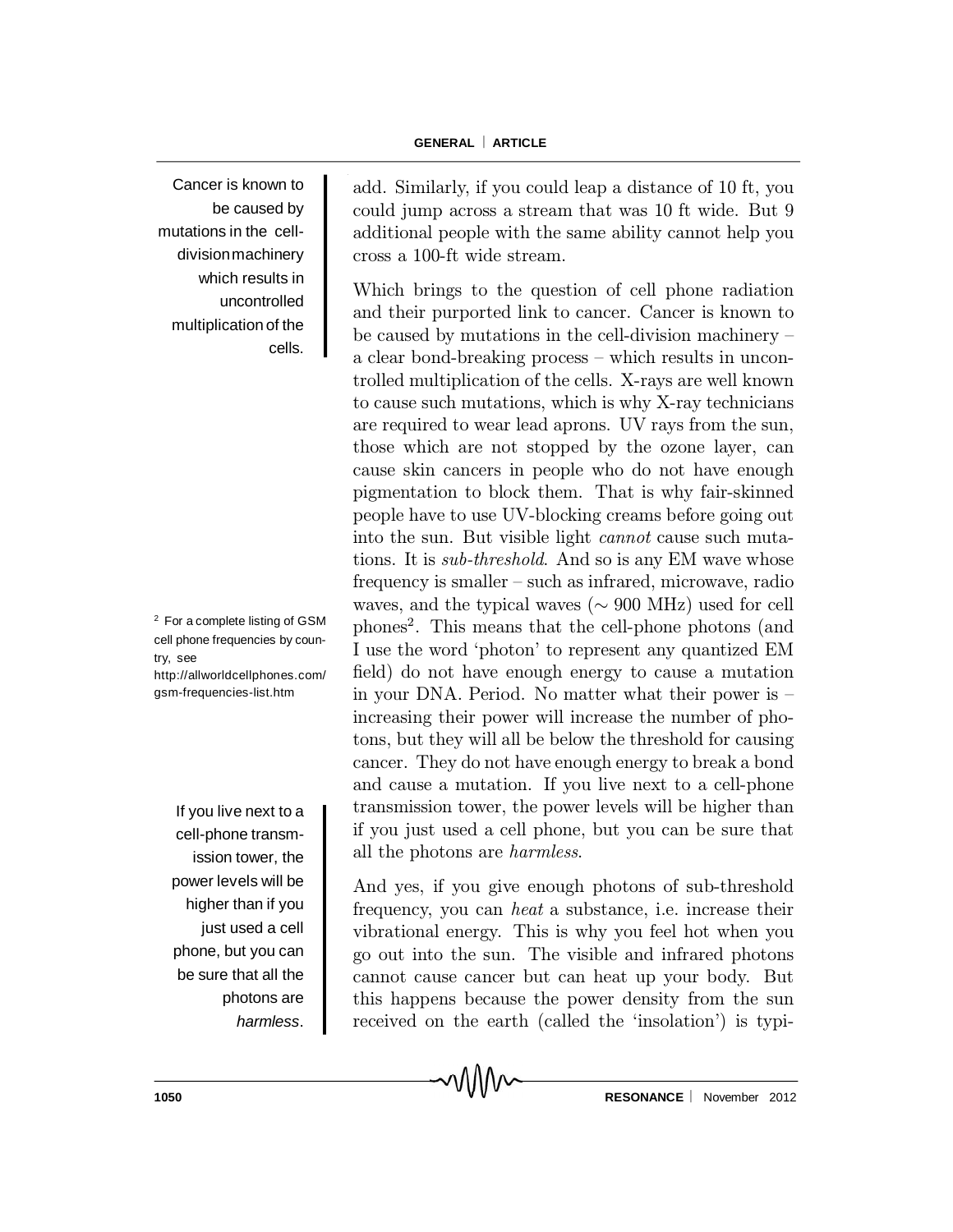### **GENERAL ARTICLE**

cally 1000  $\rm W/m^2$ , while that at the base of a cell phone tower is ten thousand times smaller at about 0.1  $\rm W/m^2$ . No wonder you do not feel hot when you stand next to a cell phone tower. And this is exactly how a microwave oven works. It heats up the food inside by bombarding it with microwave photons. These photons have a typical frequency of 2.45 GHz, or 2.5 times that of cell phones. And the power level inside the oven required for it to work is about 700 W. A small fraction of this power makes it outside the oven, but nobody worries about it because the photons are harmless. Otherwise, microwave ovens would not be so commonly used today.

Despite the knowledge that cell phone radiation is harmless, organizations like the WHO want to play it safe and want to base their recommendations on "epidemiological" studies" – studies that compare the prevalence of cancer or other health indicators between cell phone users and nonusers. This is because there are scare-mongers who play on the fears of gullible poorly-informed people and claim that there is scientifically documented proof of such harmful effects. There was a similar unscientific claim of the hazards posed by electrical power transmission lines in the 80's and 90's. Power lines operate at a very low frequency of 50 Hz (a million times smaller than cell phone frequencies), but have much higher power densities. The hue and cry died down only after every single epidemiological study found no link between power lines and overall health, let alone cancer. Not unexpected, because there is no scientific basis for such a link to exist. But scientists and doctors have to waste their precious time on such studies because the lay person will be satisfied only after these studies are completed.

Similar mischief-mongers told us that the radiation from computer monitors was a health risk, and then made a killing by selling 'radiation filters' to block these rays. But most of us sit in front of a computer all day, and This is exactly how a microwave oven works. It heats up the food inside by bombarding it with microwave photons.

Organizationslike the WHO want to play it safe and want to base their recommendations on"epidemiological studies" – studies that compare the prevalence of cancer or other health indicators between cell phone users and nonusers.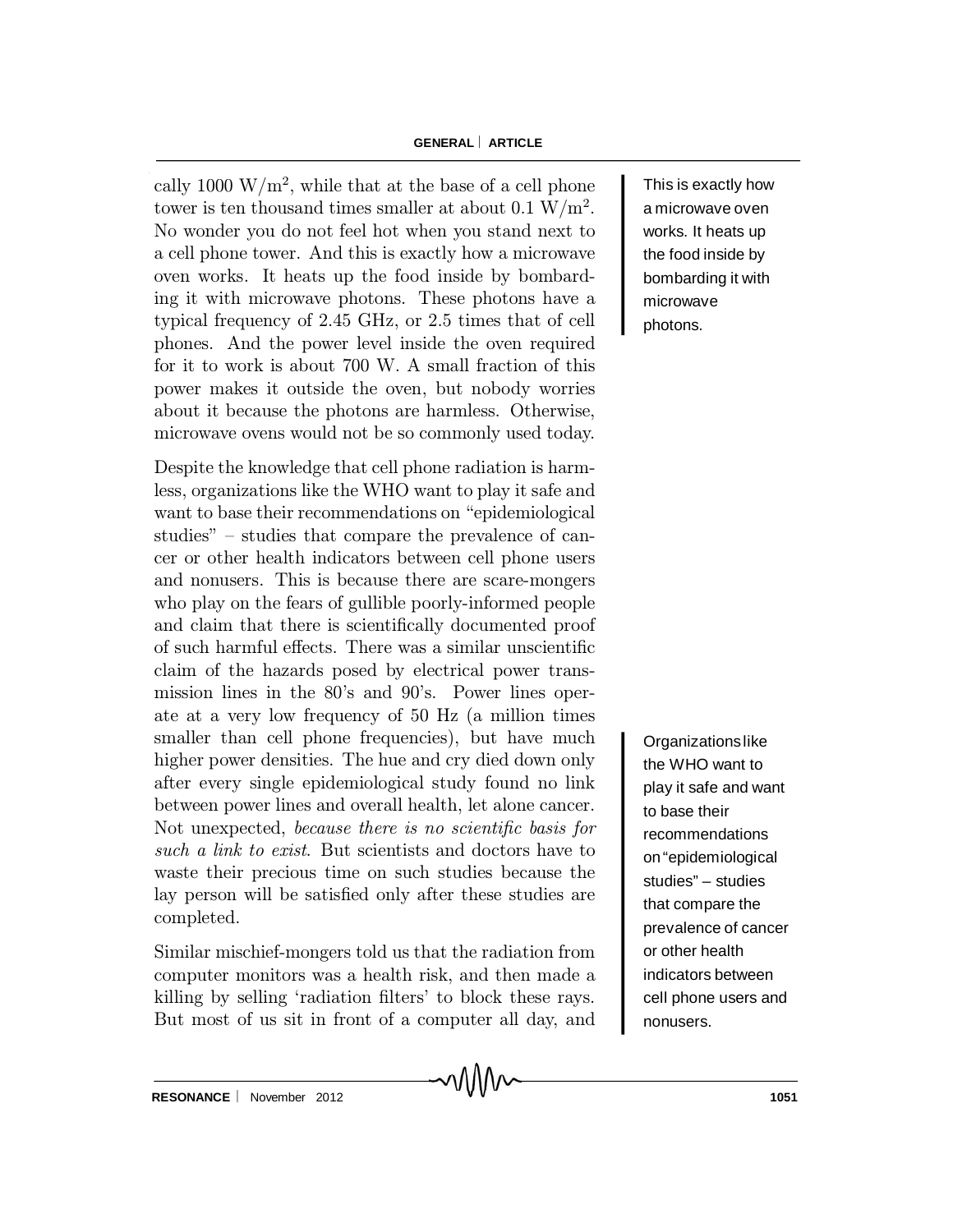They will give *anecdotal evidence* that someone who developed brain cancer "was always talking on the cell phone", and therefore the radiation from the cell phone *caused* the cancer. This is a wellknown logical fallacy called *post hoc ergo procto hoc*, meaning that just because A follows B does not mean that A was caused by B.

We should indeed worry that our modernindustrialized world is full of carcinogens – from pesticides in the food we eat, to industrial pollutants in our air and water. **But cell phone radiation is not one of them.** suffer no ill effects at all  $-$  apart from the occasional sore back that comes from bad posture and not radiation! They will give anecdotal evidence that someone who developed brain cancer "was always talking on the cell phone", and therefore the radiation from the cell phone caused the cancer. This is a well-known logical fallacy called *post hoc ergo procto hoc*, meaning that just because A follows B does not mean that A was caused by B. This is not a lesson in logic, but to establish causation the very least one must show is that no B also implies no A. And this is exactly what epidemiological studies do, they see if there is a statistically significant correlation (by studying a large number of people and not just one or two) between cell phone usage and the prevalence of cancer, and which is convincing enough to establish causation. And none has been found so far. And none will be, believe me.

In any case, all of us (cell phone users) are unwittingly part of the largest epidemiological study ever undertaken in the history of mankind. The total number of cell phone users in the world is now an unprecedented 80% of the population, up by a factor of 1000 from 20 years ago. Everyone from a poor farmer in a village in Africa to a rich businessman in Europe uses one. But there is no correspondingly large increase in the prevalence of those kinds of cancers which could be caused by cell phones (like brain tumors) during that time. Don't you think that any ill effects of cell phones would have shown up by now in the billions of users worldwide?

We should indeed worry that our modern industrialized world is full of carcinogens – from pesticides in the food we eat, to industrial pollutants in our air and water. But cell phone radiation is not one of them.

## Stop Press

As I finish this article, there is a front-page story in today's Hindu (Tuesday, August 28, 2012) about how the